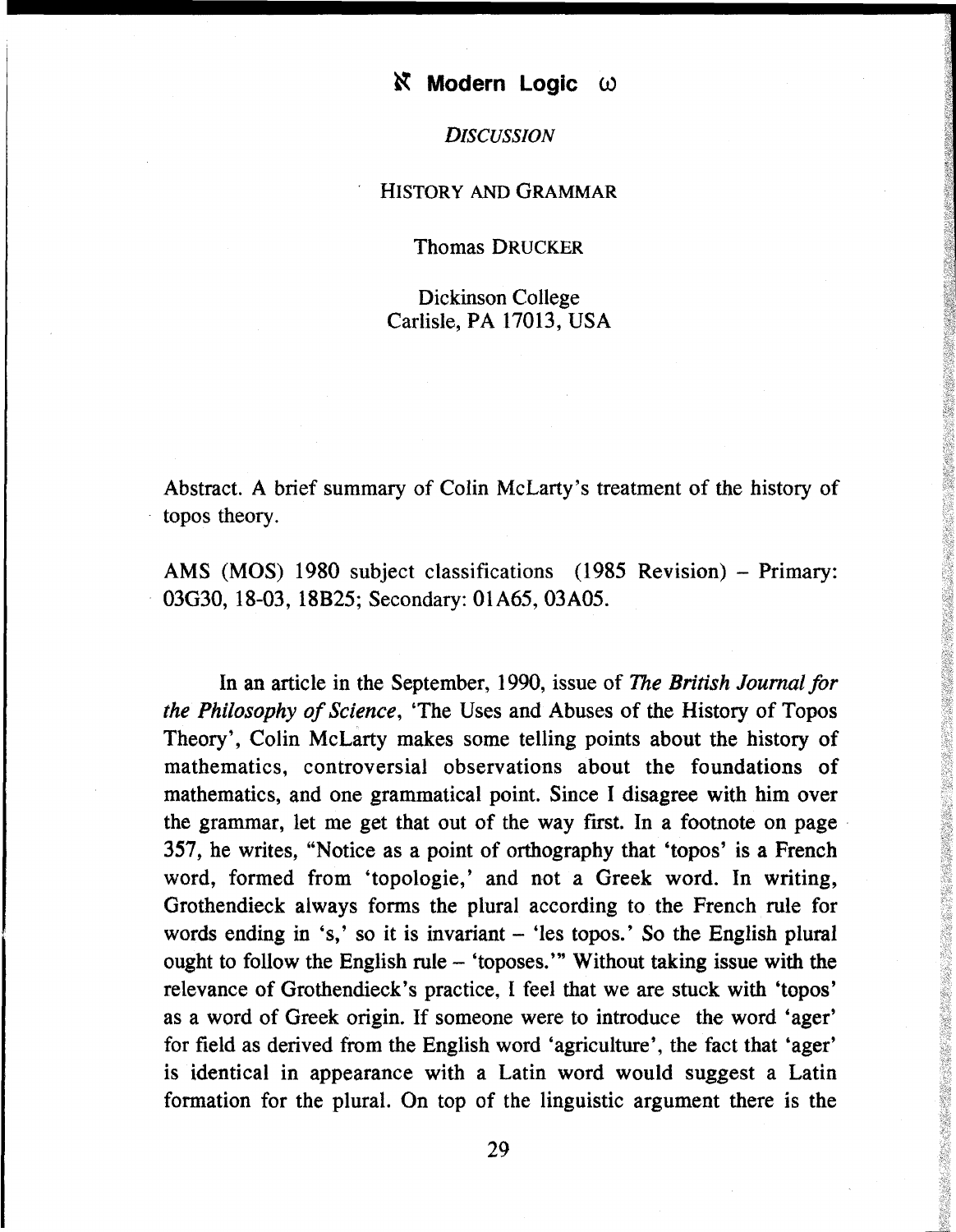point that 'topoi' sounds less ugly than 'toposes'. It is safe to say that both forms will continue in use regardless of attempts to legislate their appearance.

Plural-formation aside, McLarty's article is striking from the title onward. The reader might have expected 'The History of the Uses and Abuses of Topos Theory' and that subject does come up in McLarty's article, but the title describes his enterprise precisely. He is concerned with showing how the representation and misrepresentation of the evolution of the subject have been and can be called upon to characterize its role in mathematics. In particular, McLarty indicates some of the dangers of calling on history to perform tasks for which it is not suited. The lessons he draws cut across the history of logic (and, indeed, of mathematics) in general.

The basic target of McLarty's attack is the view (particularly as espoused by Robert Goldblatt in his book *Topoi* ) that topos theory was introduced by those seeking to provide a category-theoretic version of set theory. Although Goldblatt is not the only culprit identified by McLarty, his shortcomings receive the most attention. In addition to the general issue of the interpretation of the intentions behind the early works in topos theory, McLarty finds flaws in specific claims by Goldblatt. In fact, one suspects that part of the reason for the lack of popularity of the form 'topoi' in the eyes of McLarty and other topos theorists is its appearance in the title of Goldblatt's book.

In order to counter the impression that topos theory arose as an alternative foundation for set theory, McLarty examines in detail the work of the I960's based on the testimony of a number of those involved (MacLane, Lawvere, Freyd, and others). He indicates convincingly that the origins of topos theory cannot be separated from algebra and geometry, questions from which were uppermost in the mind of those looking at the properties of categories. As he notes, "One measure of the relative unimportance of set theory as a model for categorical foundations is that, even when categorical axioms for the category of sets were given, no one pursued them" (p. 359).

Where did the myth of the connection between set theory and category theory arise? Apart from the errors of misreading of which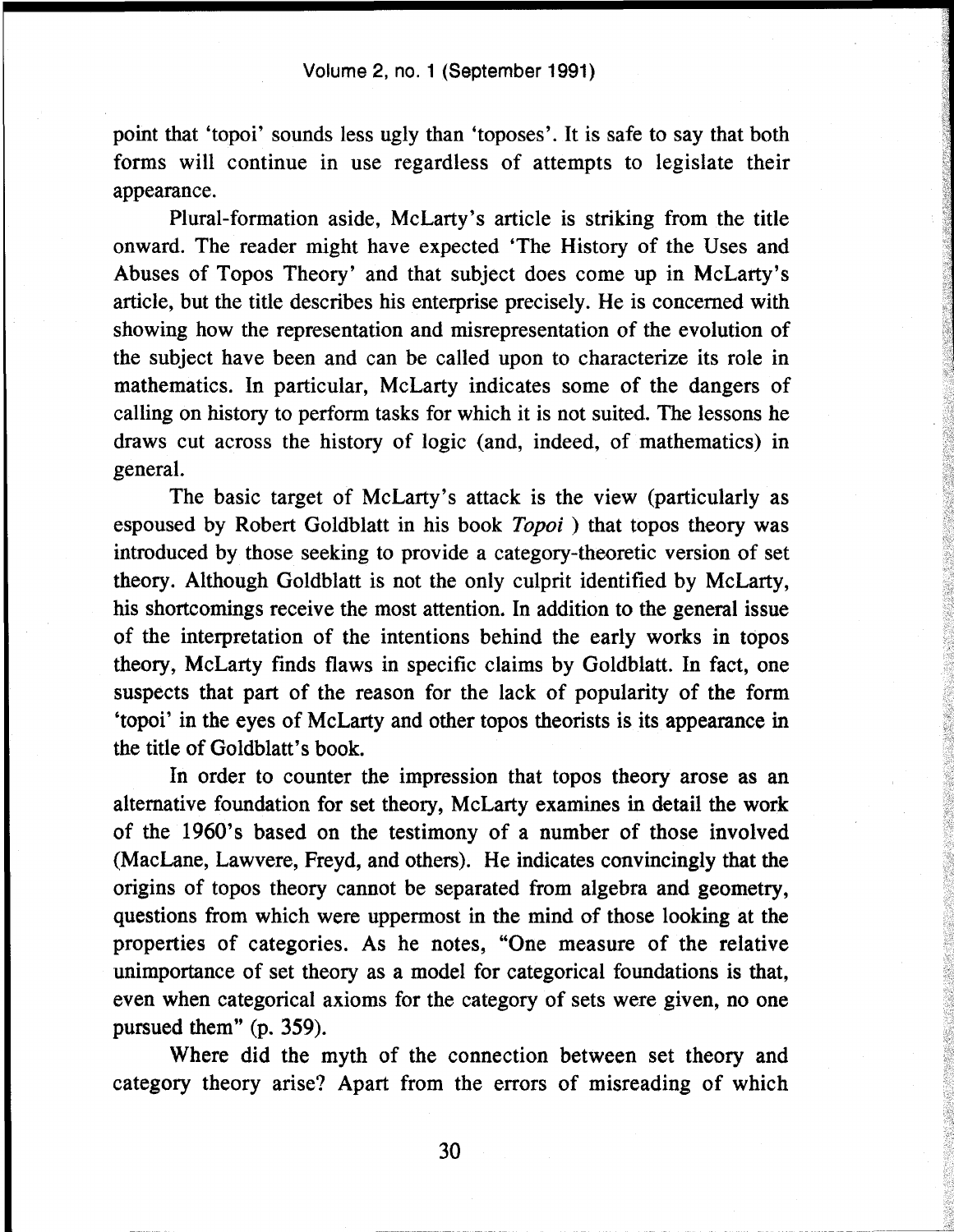McLarty indicts Goldblatt, there is a natural temptation (not in a categorytheoretic sense) for those accustomed to think in terms of sets to try to fit categories into those terms. As a result, those expounding categories to others will try to explain categories as an evolutionary successor to sets. Those for whom sets remain fundamental will present categories as though they are trying to occupy the same niche as sets.

McLarty argues, however, that the emphasis on set theory as a foundation for mathematics made its appearance relatively recently and that an approach to categories that makes them secondary to sets misrepresents them. The wealth of the historical evidence accumulated by McLarty convicts this approach of inaccuracy. The picture of the evolution of topos theory is different and much more complicated.

Here, however, the shortcomings of history as a pedagogical tool cannot be ignored. The complications of the historical record can send the student off in a number of different directions, while the notion of topos was intended to play something of a unifying role. McLarty, in fact, suggests a different rational reconstruction of the origins of topos theory from Goldblatt's, but admits that it is also a misrepresentation. "The history sketched here *fin* the section entitled 'Falsifying History Enough'] suits categorical foundations the same way the common sense history suits the set theoretic ones  $-$  in both cases, at the cost of truth" (p. 370).

McLarty ends with the suggestion that foundations for mathematics must change as mathematics changes. Those who put their trust in sets will have difficulties making use of the advantages of category theory. Students of foundations should study that for which they are trying to lay a foundation. Category theorists would presumably be ready to admit that further technical developments in the subject will move the centre of foundational interest to some other domain.

This closing argument of McLarty (which echoes Lawvere) sounds convincing against the defenders of set theory as a foundation for mathematics, at least insofar as they take the basic role of set theory for granted. Recent work in the philosophy of mathematics has also looked for alternatives to set theory in the hopes of discovering something underlying the shifts in mathematical fashion. It is an old practice, going back at least to Plato, and pessimism about the solutions proposed so far endorses the

**31**